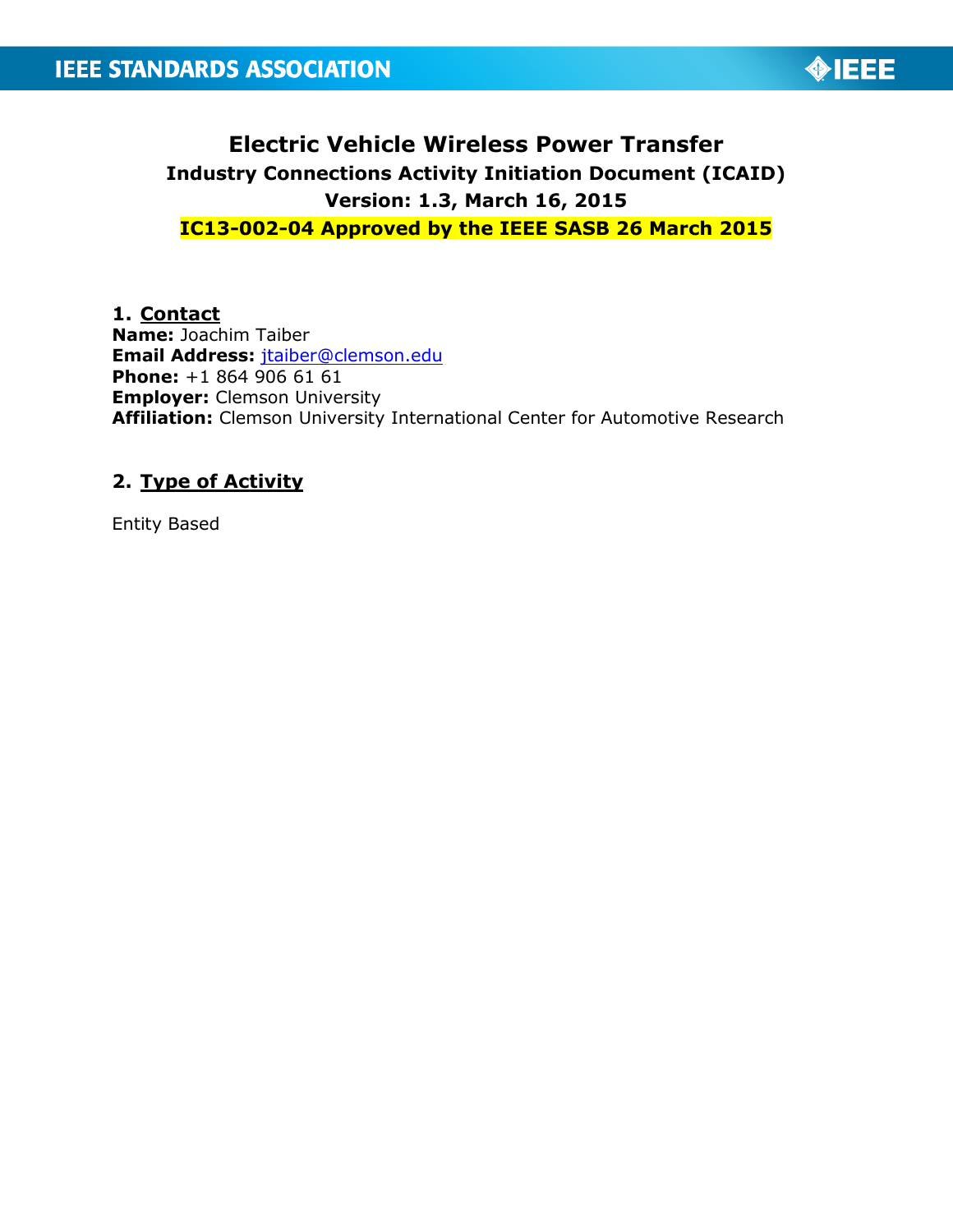# **3. Purpose**

## **3.1. Motivation and Goal**

This IEEE Standards Association Industry Connection Activity is related to prestandardization efforts in the domain of Electric Vehicle Wireless Power Transfer with a particular focus on dynamic wireless charging as these efforts address the range limitation of electric vehicles as well as the cost aspect of the vehicle energy storage and complement the current standardization activities of the SAE (J2954) and IEC TC 69 which is centered on stationary charging.

## **3.2. Related Work**

The standards SAE J 2954 (draft standard, wireless charging of Electric and Plug-In Hybrid Vehicles) and UL 2750 (wireless charging safety) are currently in development. Associated to SAE J2954 from a communication perspective are SAE J2847/6 (draft standard, wireless charging communication between Plug-In Electric Vehicles and the Utility Grid), SAE J2931/6 (draft standard, Digital Communication for Wireless Charging Plug-In Electric Vehicles) and SAE J2836/6 (Use Cases for Wireless Charging Communication between Plug-In Electric Vehicles and Utility Grid). The following roadmaps provide an overview about the standardization ecosystem that are relevant for the domain of electric vehicle wireless charging: ANSI EVSP Standardization Roadmap [www.ansi.org/evsp](http://www.ansi.org/evsp)

German Standardization Roadmap for Electromobility

[http://www.elektromobilitaet.din.de/cmd;jsessionid=F752FE51BB0E6F29AAC9BDE6](http://www.elektromobilitaet.din.de/cmd;jsessionid=F752FE51BB0E6F29AAC9BDE6062A3F84.1?level=tpl-home&languageid=en) [062A3F84.1?level=tpl-home&languageid=en](http://www.elektromobilitaet.din.de/cmd;jsessionid=F752FE51BB0E6F29AAC9BDE6062A3F84.1?level=tpl-home&languageid=en)

There is no dedicated standardization activity being known that is directly related to dynamic wireless charging of electric vehicles.

## **3.3. Potential Markets Served**

The main beneficiaries of the industry standards activity are Automotive OEM's, component suppliers (vehicle components, infrastructure components), infrastructure service providers (such as utilities) as well as information and communication technology companies. The group will identify future standardization needs and address these needs in its working documents to accelerate the subsequent standardization process and develop a technology framework that can be utilized to agree on within the standardization process. The key impact of the standards activity is to develop an eco-system of technology partners that support the electrification of the transportation sector.

## **4. Estimated Timeframe**

This activity will coincide with DOE funded research activities on wireless charging and is being synchronized with the ongoing standardization activities at SAE on wireless charging (J2954). The activity will be initialized with a F2F workshop and webinar planned to occur in the second quarter of 2013. After the completion of a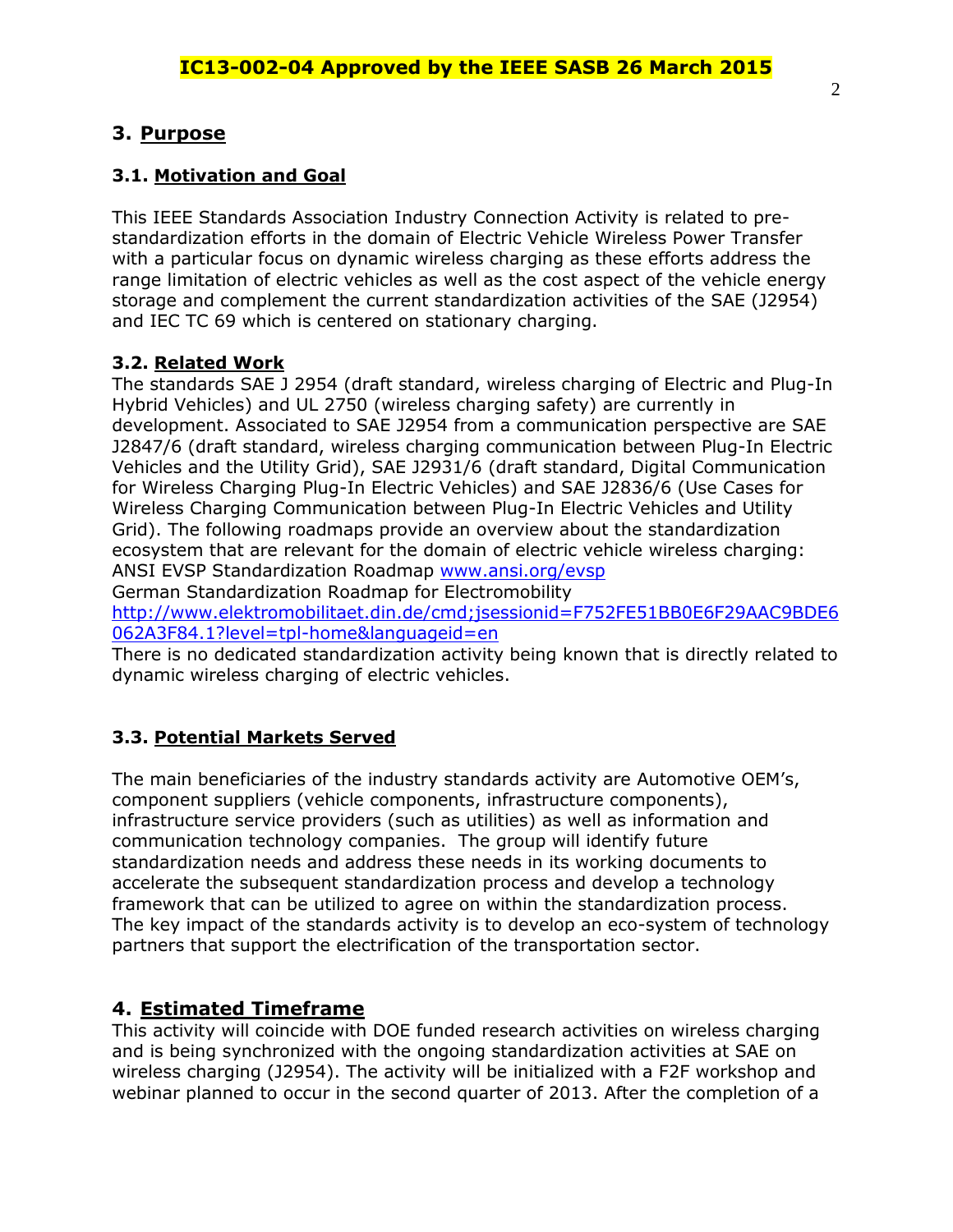# **IC13-002-04 Approved by the IEEE SASB 26 March 2015**

pre-standard document, the activity is expected to transfer over to a standards activity.

### **Expected Completion/Review Date:** June 2016

### **5. Proposed Deliverables**

- IEVC forums (2013) and IEVC conference (2014) addressing wireless charging
- IEVC 2015 track days to showcase wireless charging technologies
- Analysis of standardization gaps in wireless charging (driven by ANSI)
- White paper for dynamic wireless charging
- White paper for testing dynamic wireless charging
- Guidelines for integrated system design of stationary and dynamic wireless charging
- Technology roadmap for EVWPT
- Develop PAR proposals for potential IEEE Standards (including what might go into SAE or others)

## **6. Funding Requirements**

Entity members will be asked to make a modest financial contribution to support the work of the activity. The funds will be utilized to organize workshops and test/showcase events and to potentially support travel of required experts in need of financial support.

### **7. Management and Procedures**

#### **7.1. IEEE Sponsoring Committee**

Indicate whether an IEEE sponsoring committee of some form (e.g., an IEEE Standards Sponsor) has agreed to oversee this activity and its procedures.

#### **Has an IEEE sponsoring committee agreed to oversee this activity?:** No

If yes, indicate the sponsoring committee's name and its chair's contact information, and skip the remaining parts of this section (skip 7.2 and 7.3, below).

**Sponsoring Committee Name:** Committee Name **Chair's Name:** Full Name **Chair's Email Address:** who@where **Chair's Phone:** Number, including country code

Additional sponsoring committee information, if any.

### **7.2. Activity Management**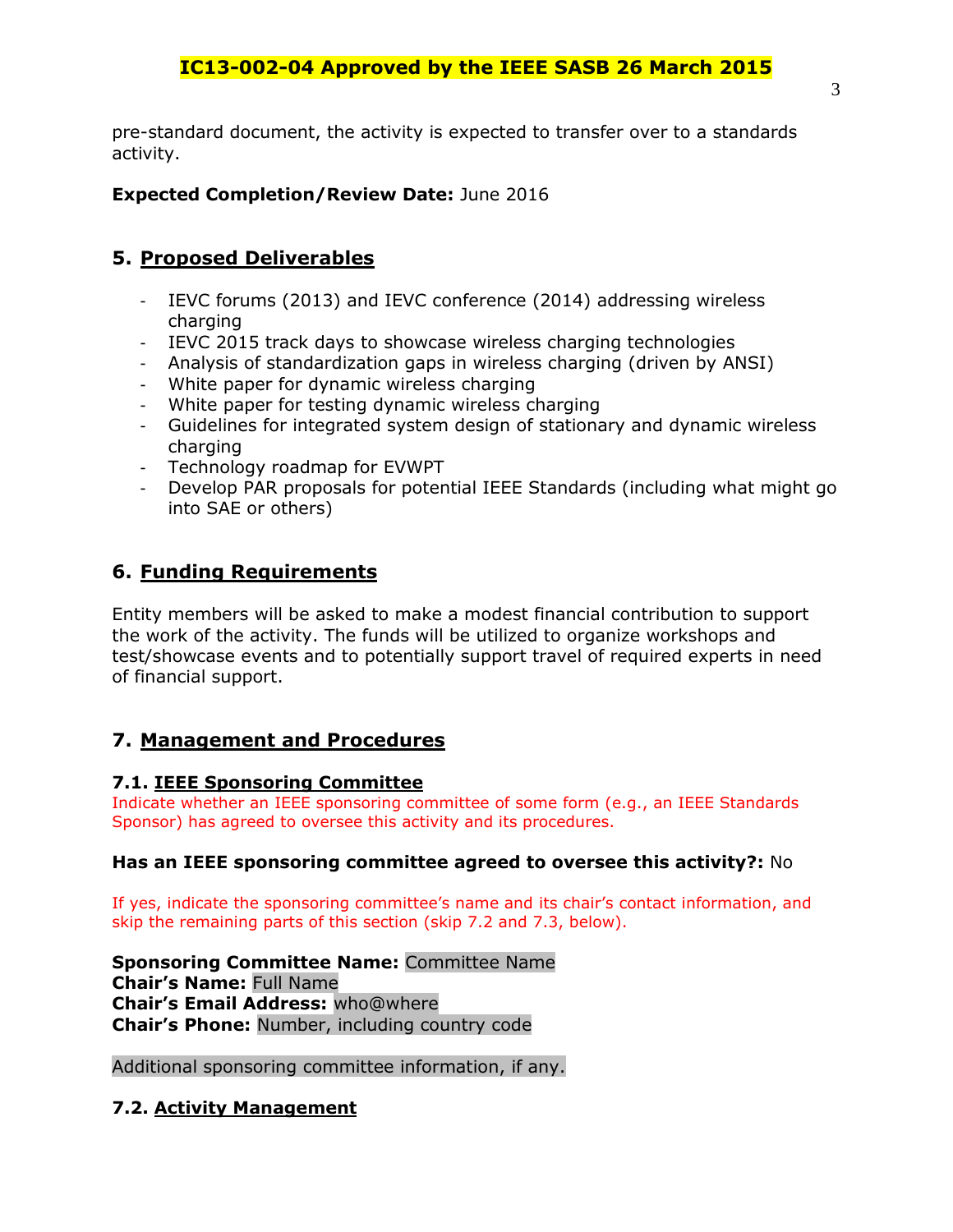This Industry Connections Activity will be self-governed by an Executive Committee and the Activity Members.

#### **7.3. Procedures**

A set of policies and procedures, based on the ICCom Industry Connections Entity-Based Policies and Procedures baseline, has been developed and is being used.

# **8. Participants**

#### **8.1. Stakeholder Communities**

University and Educational Institutions performing research in wireless electric vehicle charging.

Electric Utilities which would participate in EVWPT programs

Telecommunications companies which would facilitate wireless charging Gov't Agencies (federal, state, municipal) involved with transportation infrstructure Manufacturers of Electrical Vehicles

Manufacturers of dynamic and stationary EV charging systems and components Road construction firms

### **8.2. Expected Number of Participants**

Around 20-25 entities are currently being involved in this activity.

### **8.3. Initial Participants**

| <b>Entity</b>         | <b>Primary Contact</b> | <b>Additional</b><br><b>Representatives</b> |  |
|-----------------------|------------------------|---------------------------------------------|--|
|                       |                        |                                             |  |
|                       | John Miller            | John Bobbitt                                |  |
| <b>DOE</b>            | millerjm@ornl.gov      | John.bobbitt@srnl.doe.gov                   |  |
|                       |                        |                                             |  |
| <b>Portland State</b> | John Beard             |                                             |  |
| <b>University</b>     | gbeard@pdx.edu         |                                             |  |
| Duke Energy           | Michael Rowand         |                                             |  |
|                       | Michael.rowand@duke-   |                                             |  |
|                       | energy.com             |                                             |  |
| Parise Research       | Mark Ferri             |                                             |  |
|                       | markferri@comcast.net  |                                             |  |
| Evatran               | Tom Hough              |                                             |  |
|                       | though@evatran.com     |                                             |  |
| <b>Better World</b>   | Victor Huang           |                                             |  |
|                       | v.huang@ieee.org       |                                             |  |
| Clemson               | Joachim Taiber         | Andre Lorico                                |  |
| University            | jtaiber@clemson.edu    | alorico@g.clemson.edu                       |  |
| Keio University       | Hiroaki Nishi          |                                             |  |